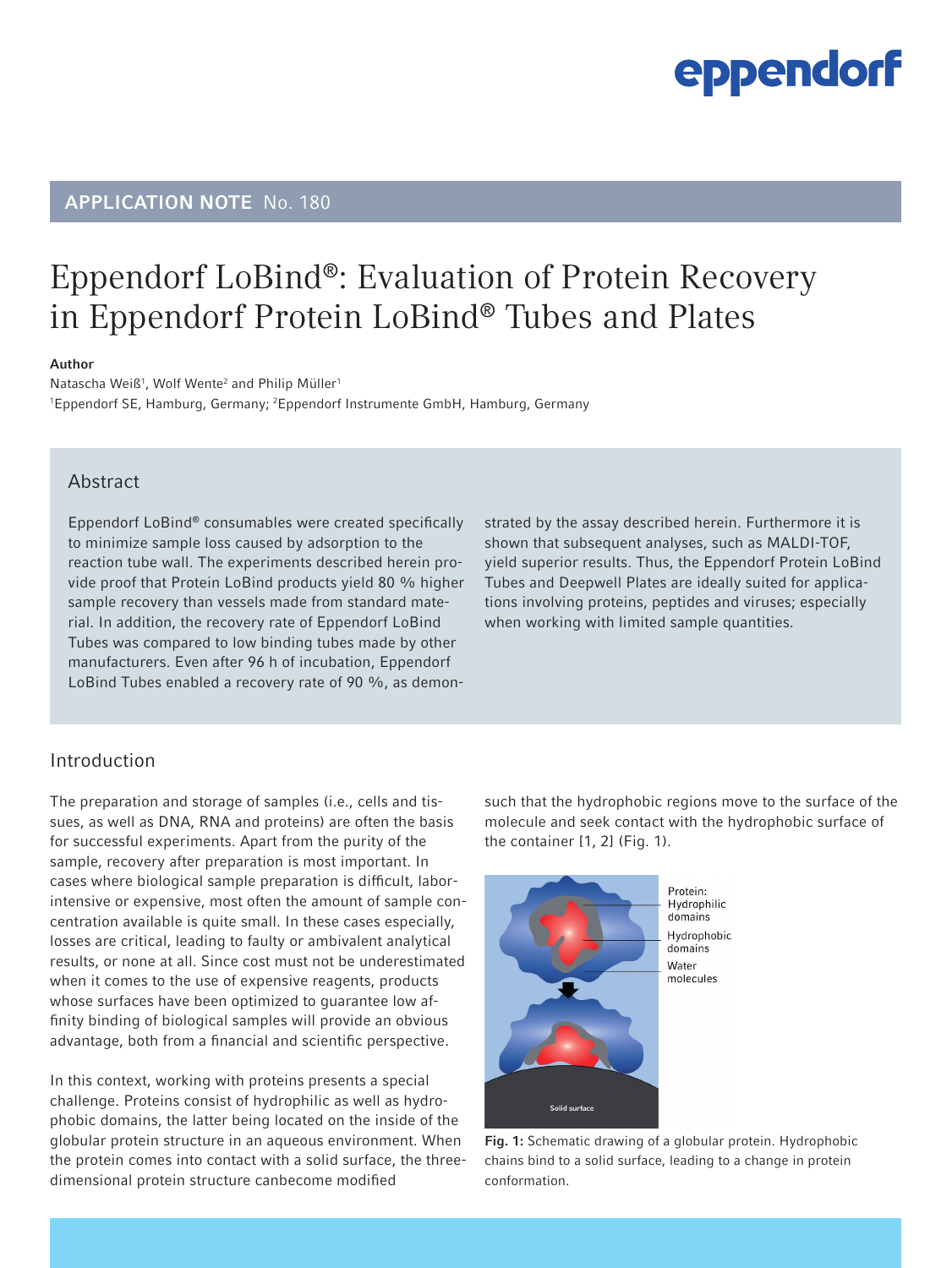#### APPLICATION NOTE I No. 180 I Page 2

As a result, proteins in contact with the vessel may denature, leading to the loss of valuable sample, or, in the case of enzyme solutions, to a reduction in enzyme activity. The effect on the sample increases with decreasing sample concentration.

Apart from specialized applications in the medical/pharmaceutical field where protein binding to surfaces (such as polypropylene) plays a role [3, 4, 5], the following methods are employed in the laboratory to minimize adsorption of protein sample material:

- 1) the use of coated (i.e., siliconized) reaction vessels. This may result in leaching of the coating and interference with the sample, possibly influencing downstream applications.
- 2) A further possibility is the addition of BSA that will bind primarily to the vessel surface and thus protect the protein sample. However, the high BSA concentrations necessary will have an adverse effect on the precision of pipetting

and may also influence further analyses.

For these reasons, Eppendorf is focusing on manufacturing consumables featuring protein-repelling surface characteristics without a potentially contaminating coating. The tubes and plates in Eppendorf Protein LoBind quality consist of high quality polypropylene, manufactured by a special process. Hence, protein binding to the wall of the tube/plate will be minimized, leaving a high proportion of the sample available for analysis.

The following experiments will compare the Eppendorf Deepwell Plate in Protein LoBind quality with deepwell plates produced by other manufacturers, thereby focusing on sample recovery. Furthermore, the recovery of proteins from Eppendorf LoBind Tubes and low binding tubes made by other manufacturers is investigated. Another experiment involving mass spectrometry analysis will illustrate the effects of different sample recovery rates on downstream applications.

### Material and Methods

### Determination of sample recovery via fluorescence measurement

Protein binding to polypropylene was tested using fluorescein-labeled BSA. The tests involving plates employed the Eppendorf Deepwell Plates 96/1000 µL and 384/200 µL, alongside competitors' products of the equivalent format. Four wells of each plate were filled with a protein solution (fluorescein-BSA, 1 µg/mL) and incubated in the dark at room temperature for 24 h.

For the tests involving tubes, three 1.5 mL Eppendorf LoBind Tubes each were used, as well as 4 or 5 competing products of the 1.5 mL or 1.7 mL format, respectively. Incubation was performed once for 24 h and, in a second experiment, for 96 h. At different times during the incubation, samples were removed from two wells of a plate, or from all tubes, and transferred to a black 96 well flat bottom plate.

The samples originated from the plates were measured in the Synergy HT Multi Detection Microplate Reader (BioTek), and the samples originated from the tubes were measured in the Safire2 (Tecan).

#### MALDI-TOF analysis of peptides

1.3 µg/mL (10 pmol) and 130 ng/mL (1 pmol) of the peptide angiotensin I were dissolved in 10  $\mu$ L H<sub>2</sub>O each and refrigerated for one week in either Protein LoBind tubes or in standard tubes. Following this incubation 1 µL of each sample was subjected to MALDI-TOF spectral analysis.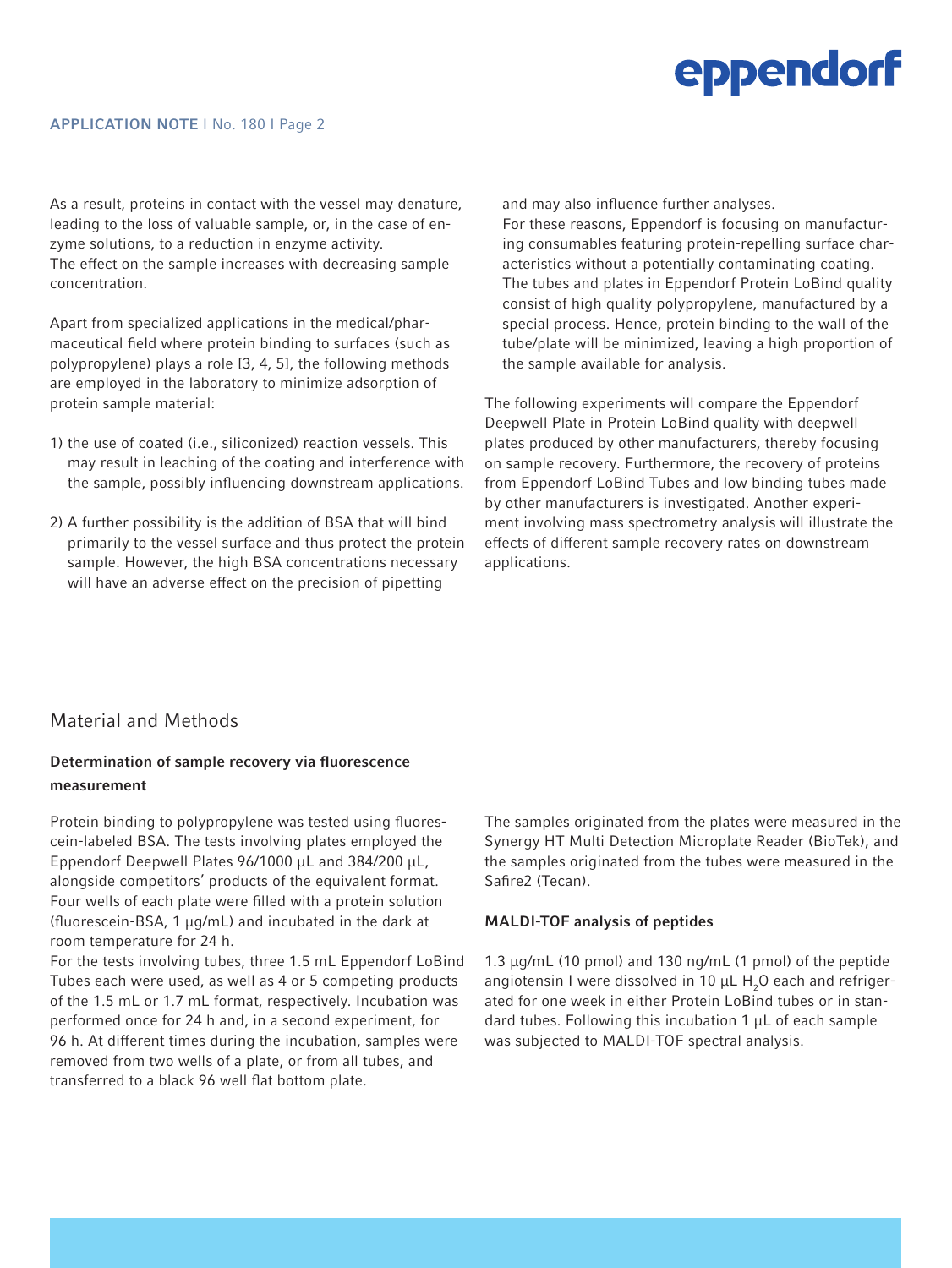### Results and Discussion

The first two figures illustrate the results of the proteinincubation experiments performed in deepwell plates. It is obvious that significantly less protein adsorbed to the wells of the Eppendorf Deepwell Plate Protein LoBind (Figs. 2 and 3) than to the wells of other manufacturers' plates made from standard materials. For instance, loss of sample after 24 h incubation in Eppendorf Deepwell Plate 96/1000 µL is less than 5 %, whereas sample loss after incubation in the competitors' plates can be as high as 85 %.

Following the first incubation experiment for 24 h in tubes, protein recovery from Eppendorf Protein LoBind Tubes was determined at close to 90 %, whereas between 13 % and 52 % BSA could be detected in the tubes from other manufacturers (Fig. 4). A second test using an incubation period of 96 h was designed in order to assess whether the amount of available protein decreased further after 24 h.

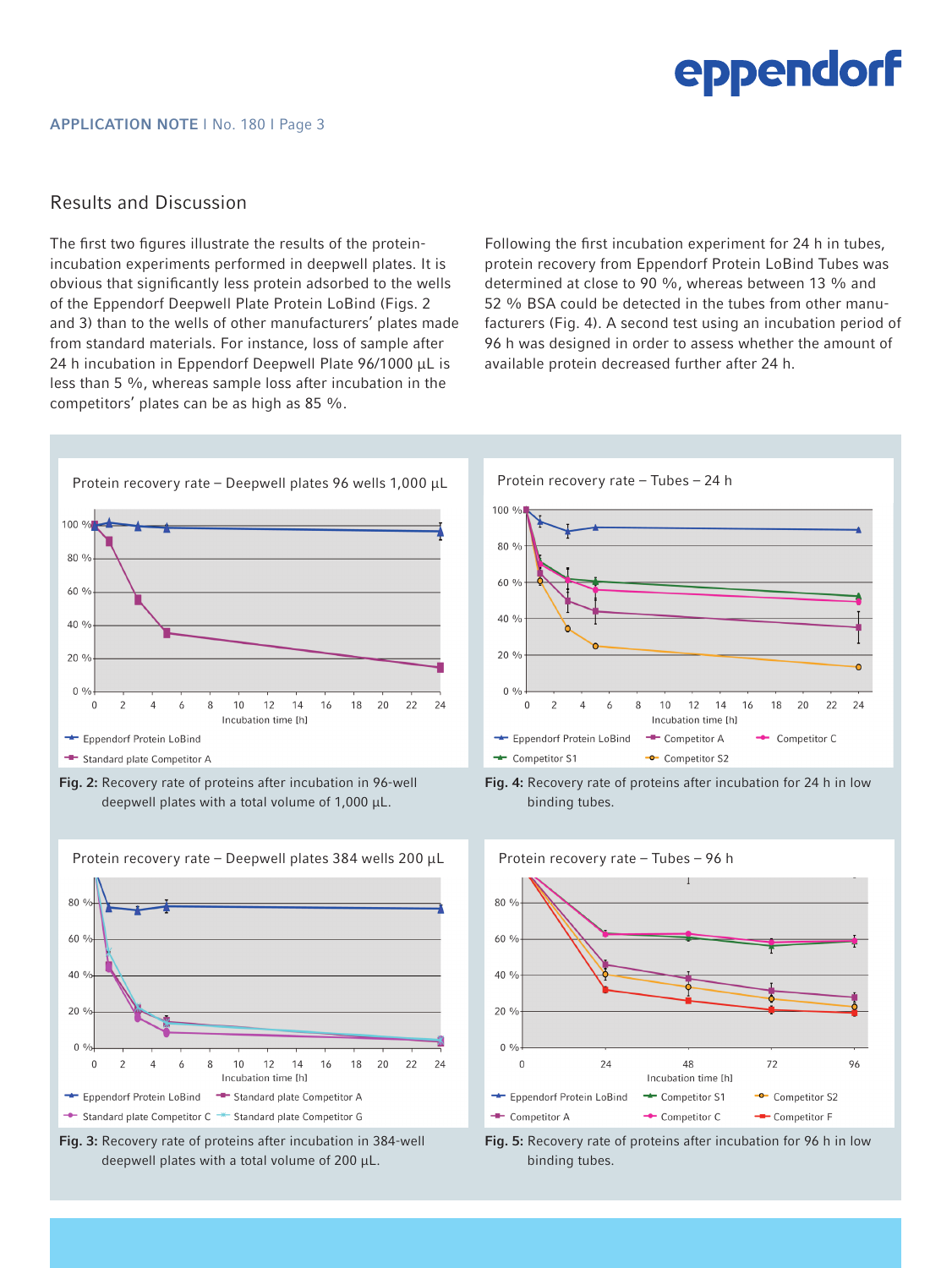Figure 5 shows that protein recovery from Protein LoBind Tubes remains relatively stable between 24 h and 96 h, at a level above 96 %. It appears that possible binding sites may already be saturated by this time. The recovery rates of the competitors' tubes S1 and C are around 60 % during this period of time. For the other three low binding tube types the proportion of detectable protein has dropped to 23 % for manufacturer S2, to 28 % for manufacturer A and to 19 % for manufacturer F after 96 h. In these cases, a downward trend is evident, which may suggest that the recovery rates could drop further past the 96 h time point.

The large proportion of protein lost due to binding to the vessel surface is thus not available for the actual experiments. In contrast, the optimized surface of the Protein LoBind plates achieves very high sample recovery, which is subsequently available for all downstream applications.

The effects of sample loss on the analysis of proteins and peptides are demonstrated using different mass spectrometric detection methods; during sample preparation and storage either Eppendorf standard tubes or Eppendorf Protein LoBind tubes were used for comparison [6]. Please refer to Fig. 6 for a representative experiment. The use of Eppendorf Protein LoBind tubes will yield a significantly higher signal during MALDI-TOF analysis of the peptide angiotensin I than the use of tubes made from standard materials. When the amount of incubated peptide is reduced to 1 pmol, analysis becomes impossible if standard tubes are used.

In addition, Kersten and Halder investigated the influence of the tube surface on peptide binding. MALDI-TOF analysis of a tryptic digest of various proteins yielded a higher coverage of sequences along with a better signal-to-noise ratio of the samples that had been prepared in Eppendorf LoBind tubes compared to preparations in conventional tubes [7].

The data show that it is advisable to employ surface-optimized vessels in order to prevent critical sample loss. The Eppendorf Protein LoBind products are exceptionally well suited for this purpose. The advantageous protein-repelling features of this product line become evident during other applications, such as the purification of viruses whose surface is protein-rich. A recent publication describes a test in which viruses were incubated in nine different types of tubes for up to 120 h. During the course of this experiment, eight of the tubes led to considerable sample loss due to adsorption, whereas almost complete recovery of viruses was achieved only with Eppendorf Protein LoBind tubes [8].



Fig. 6: MALDI-TOF Mass spectrometry following storage of two different concentrations of peptide at 4 °C. (Source: Dr. S. Seeber and Dr. A. Humeny, Institute of Biochemistry, University of Erlangen-Nürnberg, Erlangen). The arrows identify the signals in each experiment.